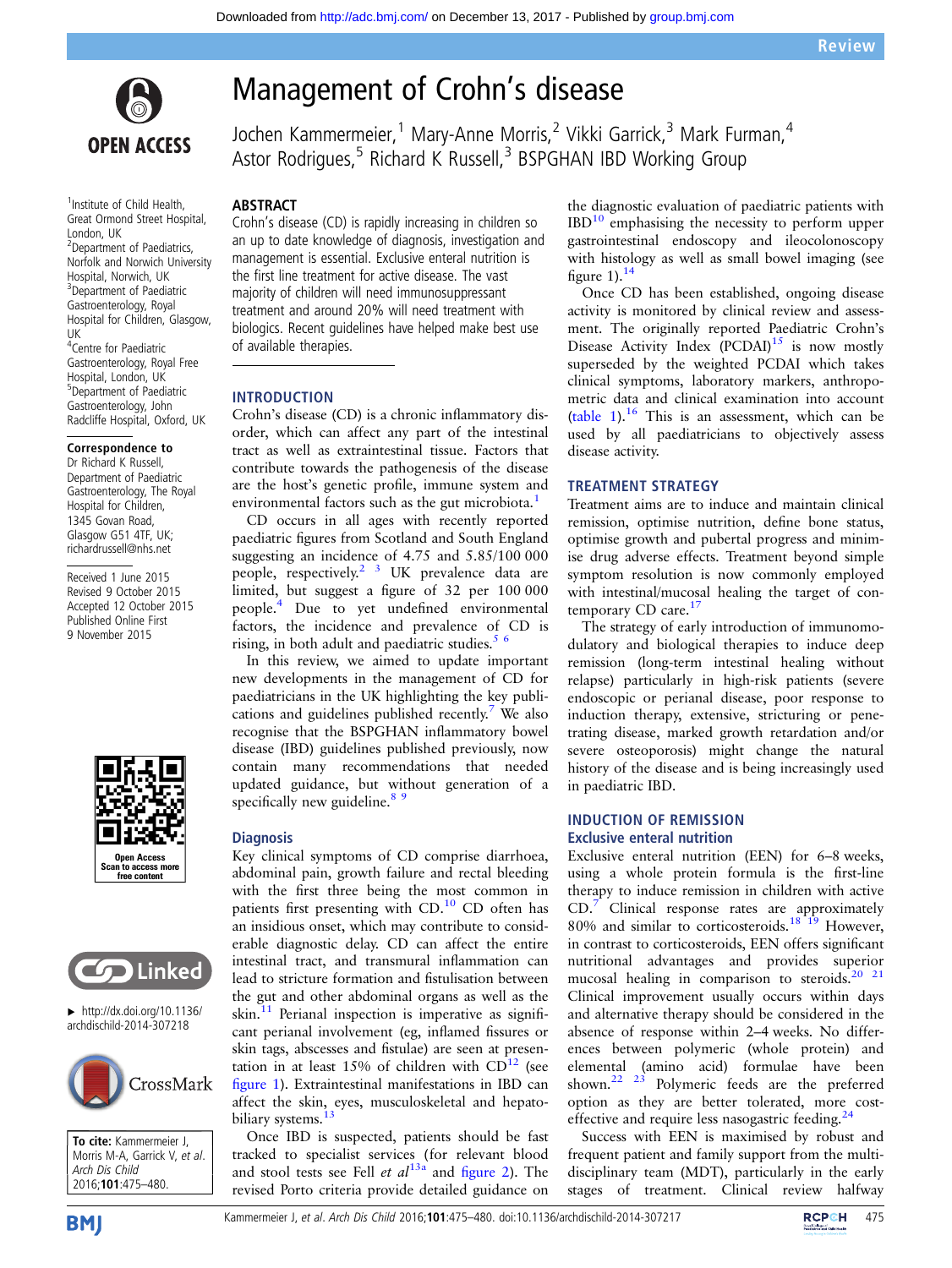<span id="page-1-0"></span>

Figure 1 (A) Left: endoscopic view of the transverse colon in Crohn's disease (CD) revealing a cluster of deep ulcers. (B) Centre: magnetic resonance enterography showing extensive terminal ileal disease. (C) Right: perianal disease (inflamed skin tag and external orifice of a fistula at 10:00) in CD patient (reproduced with permission).

through therapy further facilitates completion of the full course[.25](#page-4-0) Limited data suggest that ongoing maintenance enteral nutrition can be a useful strategy in some children after the course of exclusive enteral nutrition is complete. $26$ 

#### **Corticosteroids**

Corticosteroids can be used to induce remission in CD, if EEN is not possible or the patient does not respond to therapy. Prednisolone is given orally (1 mg/kg, maximum: 40 mg/day, tapering over 8–10 weeks) for moderate/severe active luminal CD. For mild/moderate ileocaecal disease, budesonide is an alternative option with fewer steroid-related side effects (maximum: 12 mg/day, tapering over 2–4 weeks). Intravenous steroids (preferred intravenous steroid: methylprednisolone at 1–1.5 mg/kg, maximum: 60 mg/day; or alternatively: hydrocortisone 2–4 mg/kg/dose, maximum 100 mg/dose four times a day) may be initially needed for severe disease.

Similar to EEN, clinical remission rates of up to 80% have been reported, but with considerably lower mucosal healing rates.<sup>27</sup><sup>28</sup> Adverse effects are proportional to dose and duration, and include adrenal suppression, growth failure, cosmetic and behavioural effects.



Figure 2 Diagnostic pathways in Crohn's disease (CD). Patients displaying features, consistent with CD should be fast tracked for specialist review. IBD, inflammatory bowel disease; MRE, magnetic resonance enterography; VCE, video capsule endoscopy.

#### Anti-tumour necrosis factor  $\alpha$  antibodies

Anti-tumour necrosis factor (TNF) therapy is also recognised as induction therapy for selected patients with moderate to severe disease. These therapies will be discussed in detail in the Maintenance of remission section.

# **Antibiotics**

Adult studies demonstrating reduced fistula drainage support the use of antibiotics (metronidazole and/or ciprofloxacin) in perianal fistulising CD disease.<sup>[29](#page-4-0)</sup> Limited paediatric data on combination treatment with azithromycin and metronidazole in luminal disease have been encouraging, but await validation in larger better designed clinical trials.<sup>3</sup>

# MAINTENANCE OF REMISSION

# **Thiopurines**

Results from paediatric and adult studies support the use of thiopurines (6-mercaptopurine or azathioprine) to maintain disease remission.<sup>[27 31](#page-4-0)</sup> At 18 months, cumulative steroid doses and relapse rates were significantly lower in children on 6-mercaptopurine compared with placebo (9% vs 47%). In addition, a reduced need for surgery in CD was reported in patients on azathioprine[.32](#page-4-0) These benefits need to be balanced against the side effects and long-term risks of immunosuppres-sant therapy.<sup>[33](#page-4-0)</sup> For detailed management of azathioprine see Fell et al. [13a](#page-4-0)

# **Methotrexate**

Paediatric retrospective cohort studies report 50%–80% effectiveness of methotrexate (MTX) in children who failed to respond or were intolerant to thiopurine therapy in maintaining remission.<sup>34</sup> 35

 $MTX$  (15 mg/m<sup>2</sup> one time per week, maximum: 25 mg subcutaneously) in conjunction with folate supplementation is an alternative option as primary maintenance therapy or following thiopurine failure or intolerance.<sup>7</sup>

MTX is particularly suitable as first-line treatment in patients who have coexistent inflammatory arthritis.<sup>[36](#page-4-0)</sup> Data on oral bioavailability are variable, but the latest evidence suggests that initiating treatment subcutaneously followed by administering the drug orally can be an alternative to long-term subcutaneous administration. $37$  Adverse events include flu-like symptoms, transaminitis and infrequently myelosuppression, which may require dosage adjustment or drug withdrawal. Significant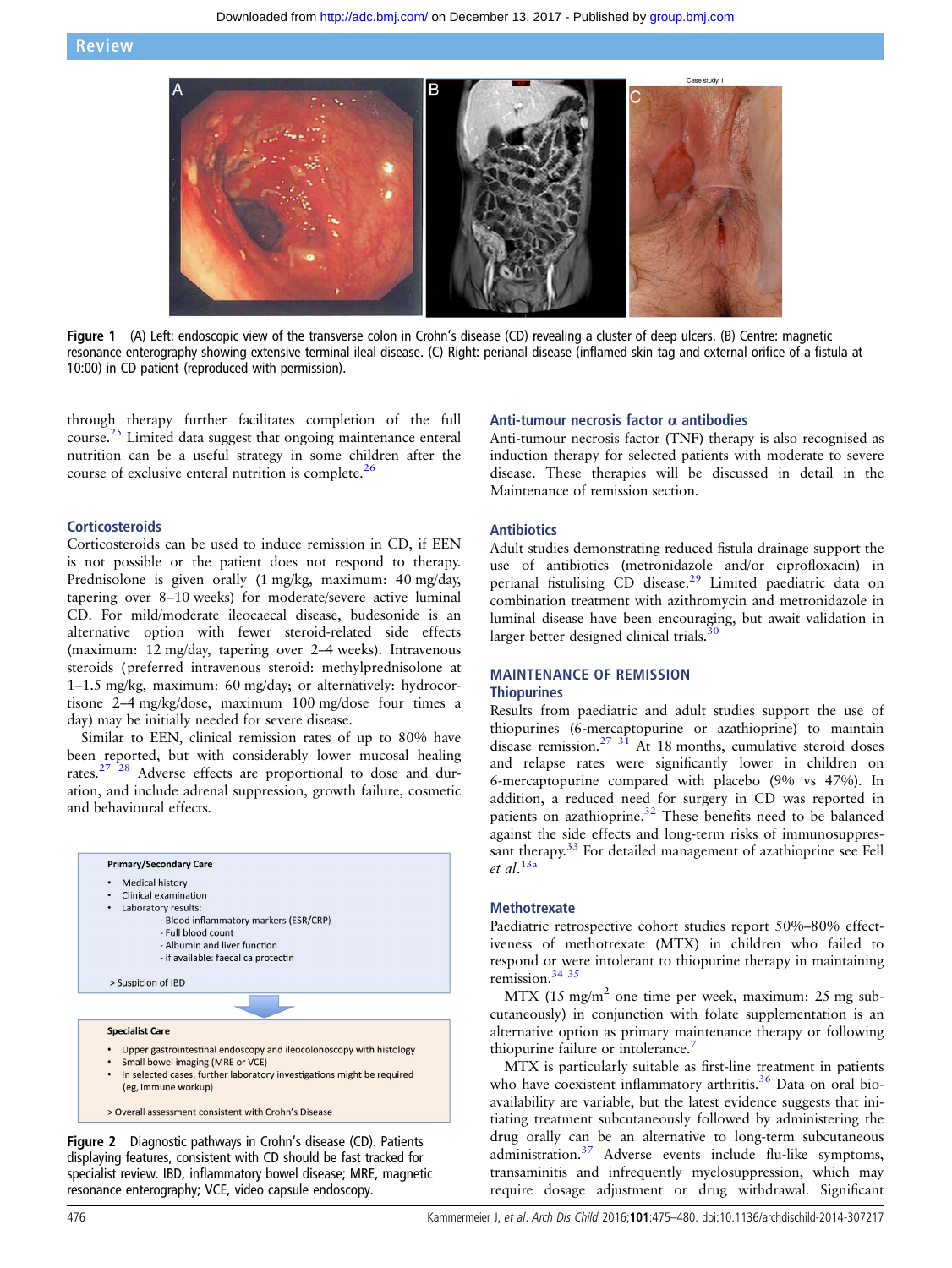Review

<span id="page-2-0"></span>

| The weighted Paediatric Crohn's Disease Activity Index <sup>16</sup><br>Table 1 |  |
|---------------------------------------------------------------------------------|--|
|---------------------------------------------------------------------------------|--|

|                                                  |                                                                                                                       |                                                                             | Score |
|--------------------------------------------------|-----------------------------------------------------------------------------------------------------------------------|-----------------------------------------------------------------------------|-------|
| History (recall, 1 week)                         |                                                                                                                       |                                                                             |       |
| Abdominal pain                                   |                                                                                                                       |                                                                             |       |
| $0$ =none                                        | 10=mild: brief, does not interfere with activities                                                                    | 20=moderate/severe: daily, longer lasting, affects<br>activities, nocturnal |       |
| Patient functioning, general well-being          |                                                                                                                       |                                                                             |       |
| 0=no limitation of activities, well              | 10=occasional difficulty in maintaining age appropriate<br>activities, below par                                      | 20=frequent limitation of activity, very poor                               |       |
| Stools (per day)                                 |                                                                                                                       |                                                                             |       |
| $0=0-1$ liquid stools, no blood                  | 7.5=up to 2 semiformed with small blood, or 2-5 liquid                                                                | 15=gross bleeding, or $\geq$ 6 liquid or nocturnal diarrhoea                |       |
| Laboratory                                       |                                                                                                                       |                                                                             |       |
| Erythrocyte sedimentation rate                   |                                                                                                                       |                                                                             |       |
| $0 \leq 20$ mm/h                                 | $7.5 = 20 - 50$ mm/h                                                                                                  | $15 \geq 50$ mm/h                                                           |       |
| Albumin                                          |                                                                                                                       |                                                                             |       |
| $0 \geq 3.5$ g/dL                                | $10=3.1-3.4$ g/dL                                                                                                     | $20 \le 3.0$ g/dL                                                           |       |
| Examination                                      |                                                                                                                       |                                                                             |       |
| Weight                                           |                                                                                                                       |                                                                             |       |
| 0=weight gain or voluntary weight<br>stable/loss | 5=involuntary weight stable, weight loss 1%-9%                                                                        | 10=weight loss $\geq$ 10%                                                   |       |
| Perianal disease                                 |                                                                                                                       |                                                                             |       |
| <b>0</b> =none, asymptomatic tags                | 7.5=1-2 indolent fistula, scant drainage, no tenderness                                                               | 15=active fistula, drainage, tenderness or abscess                          |       |
| <b>Extraintestinal manifestations</b>            |                                                                                                                       |                                                                             |       |
|                                                  | fever $\geq$ 38.5°C for 3 days over last week, definite arthritis, uveitis, erythema nodosum and pyoderma gangrenosum |                                                                             |       |
| $0$ =none                                        |                                                                                                                       | $10$ =one or more                                                           |       |
| Total score (0-125)                              |                                                                                                                       |                                                                             |       |

hepatocellular liver disease is rare. Nausea and vomiting have been reported in 11%–24% of patients, and can be successfully controlled with antiemetic medication in many but not all patients.[38](#page-4-0) Contraception is essential. Teaching patients and families to deliver the drug in the home setting is achievable for the majority, allowing flexibility in drug delivery, increasing drug acceptability while reducing overall cost.<sup>39</sup>

#### Anti-TNFα antibodies

Prior to commencing anti-TNF therapy (chimeric monoclonal antibody: infliximab; or humanised monoclonal antibody: adalimumab), patients have to be screened for tuberculosis and hepatitis B to prevent reactivation. Varicella immunity should also be established and in seronegative cases, and if feasible, varicella zoster immunisation should be considered before treatment.

Anti-TNF treatment is recommended for inducing and maintaining remission in children with steroid refractory disease or CD affecting the gut lumen (luminal disease) despite optimised immunomodulation. Anti-TNF therapy is also used by some clinicians as primary induction therapy in active perianal disease and in patients at risk of poor outcomes, but both indications are currently outside of the drugs licence.<sup>[7](#page-4-0)</sup>

In luminal disease, infliximab response rates of up to 90% and remission rates at 1 year of 55%–60% have been reported[.40 41](#page-4-0) Infliximab improved outcomes of perianal CD with response rates of 75% and remission rates of 50% at 1 year.[42](#page-4-0) Adalimumab achieved 1-year remission rates of 45% in anti-TNFα antibody naïve children and 20% in infliximab non-responders.<sup>[43](#page-4-0)</sup>

Infliximab is first administered intravenously in doses of 5 mg/kg at weeks zero, two and six followed by 8-weekly infusions. Adalimumab is administered subcutaneously on alternate weeks (most commonly 40 mg) after initial loading dose(s) of 80 or 160 mg.

The proportion of primary anti-TNF non-responders (failure to respond after induction course of 6 weeks) in paediatric CD is low (10%–25%). However, more commonly antibody formation against the drug over time can result in secondary loss of response[.44](#page-4-0) The formation of antibodies and the resulting loss of response are reduced by the use of co-immunosuppression with either thiopurines or MTX.<sup>33</sup> <sup>45</sup> As such the strategy of combination therapy is commonly employed in the UK, but this needs to be continuously balanced against the increased side effect profile of this strategy. Recently, infliximab drug and antibody levels have become available to support decision making in partial or complete lack/loss of treatment response.<sup>[46 47](#page-4-0)</sup> If antibody and drug trough levels are inadequate, dose escalation and/or interval reduction can regain response.<sup>7</sup>

Adverse effects following anti-TNF therapy include acute infusion reactions (up to 15%), delayed hypersensitivity reactions (8%), skin eruptions (eczema/psoriasis, 8%) and serious infections  $(3.3\%)$  including reactivation of latent tuberculosis.<sup>48</sup>

# Other treatments

Inducing remission with aminosalicylates may be considered rarely in mild colonic CD in a small subset of patients only. The evidence for other immunomodulators is not as extensive as for thiopurines and MTX, but thalidomide, sirolimus and tacrolimus can be useful in selected patients' dependant on individual circumstances.[49](#page-4-0)–<sup>51</sup>

# Surgery in CD

The risk of requiring surgery within 5 years of diagnosis in paediatric CD is around 20%.[52](#page-5-0) In one retrospective study, out of 69 patients who required surgery, 58% underwent right hemi-colectomy, 3% subtotal colectomy, 12% stoma formation and 14% surgery for perianal disease. $53$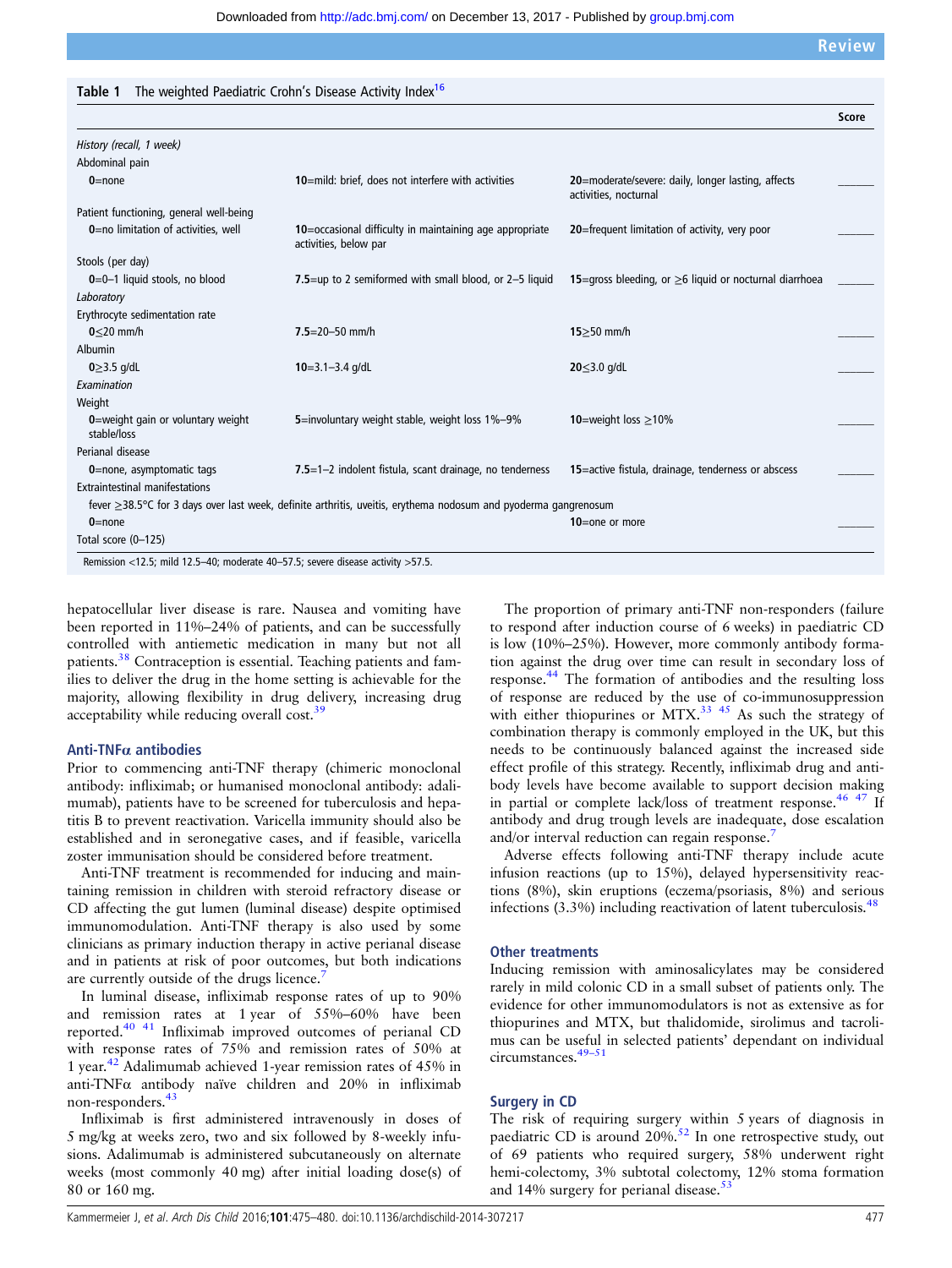Patients with late-onset paediatric, severe/extensive or stricturing/penetrating CD have increased the risk for bowel surgery. Emergency surgical interventions are indicated in circumstances such as severe haemorrhage, intestinal perforation and toxic megacolon.

Otherwise, surgery is commonly carried out in three scenarios: isolated/localised disease including perianal disease, IBD refractory to conventional medical therapy and when complications arise such as strictures and fistulae.<sup>53</sup> <sup>54</sup> Resectional surgery is increasingly being carried out laparoscopically.

In cases where CD is limited to an isolated bowel segment (eg, ileocaecal CD), surgery might establish a postoperative recurrence-free interval to allow for growth and development.<sup>[55](#page-5-0)</sup>

Bowel rest through temporary diversion ileostomy has been considered in patients with extensive colonic and/or perianal disease refractory to medical treatment. Treatment of perianal fistulising CD with anti-TNF therapy is effective and significantly reduces the need for surgery.[56](#page-5-0) Combined medical and surgical treatment within the MDT is regarded by many as the best treatment approach to complex perianal disease.<sup>57</sup> Enteroenteric fistulae may respond to anti-TNF therapy, but are more likely to require surgical intervention. Perianal fistulae can be transsphincteric, intersphincteric, suprasphincteric, extrasphincteric or subanodermal. Fistulae management requires an individualised approach considering surgical and medical options. Surgical fistulotomy in patients with a simple, symptomatic fistula is considered appropriate. Surgery in complex fistulae bares a high risk of sphincter damage and faecal incontinence.<sup>58</sup> <sup>59</sup> Insertion of loose, ie non-cutting seton sutures after incision and drainage can facilitate better long-term healing, and prevention of recur-rence of abscesses in selected patients with perianal disease.<sup>[59](#page-5-0)</sup>

Strictures particularly involving the terminal ileum/ileocaecal valve are a common indication for CD surgery. $52$  Limited resections or stricturoplasty are considered best practice to preserve gut length and prevent short bowel syndrome.

# GENERAL CONSIDERATIONS

# IBD and cancer

The overall risk to develop malignancies such as lymphomas for children with IBD is low, but higher than the general paediatric population. In one large cohort study of paediatric IBD patients, two lymphomas were diagnosed in a 30-year period (the risk of developing lymphoma on thiopurines was found to be approximately eightfold higher when compared with the general popu-lation).<sup>[60](#page-5-0)</sup> Over 30 cases of hepatosplenic T-cell lymphoma, which is associated with very high mortality and mainly affects young men, have been reported in IBD patients. The majority (56%) were treated with anti-TNF–thiopurine combination therapy.<sup>[61](#page-5-0)</sup> Mortality overall is very rare in paediatric IBD and usually is secondary to infection or cancer.<sup>[62](#page-5-0)</sup>

# Vaccination

Live vaccination (eg, varicella) should be considered in immune competent IBD patients prior to long-term immunosuppression. The annual inactivated influenza vaccination should be offered to all children with IBD too.<sup>63</sup>

# Education

Children and their parents should be encouraged to engage with national and international patients' IBD forums such as CICRA ('Crohn's in Childhood Research Association') [\(http://www.](http://www.cicra.org) [cicra.org\)](http://www.cicra.org) and 'Crohn's and Colitis UK' [\(http://www.](http://www.crohnsandcolitis.org.uk) [crohnsandcolitis.org.uk](http://www.crohnsandcolitis.org.uk)).

# Multidisciplinary team

National standards dictate that children and young people with IBD are managed, at least in part, by a Paediatric Gastroenterology team including medical, nursing and dietetic staff.<sup>[64 65](#page-5-0)</sup> In this age group, disease control and maintaining patient engagement can be challenging and appropriate support to the patient and carers is vital.

# **Transition**

Transition to adult services is a particularly challenging time for the patient and family. It is best done as a staged process over months to years dependent on the physical, psychological and emotional state of the young person and should prepare them for managing their consultation independently.<sup>66 67</sup> Continuity and consistency are recommended to encourage engagement in transition, and the clinical nurse specialist working within the MDT often fulfils this role in addition to coordinating the process.

# **Compliance**

Non-adherence to medical therapies is common in chronic disease management and can be further exacerbated during adolescence. $68 69$  Knowledge of medication does not necessarily equate to compliance and forgetting, lack of time, no perceived benefit and too many tablets are common themes in patients with IBD and other conditions. Consultations with the child or young person should focus on devising practical and realistic management plans. 'Safety netting' (agreeing a clear plan for what to do if symptoms do not resolve following treatment), $\frac{70}{2}$  $\frac{70}{2}$  $\frac{70}{2}$ can empower and support the young person in managing their IBD.

# **CONCLUSION**

The management of paediatric CD has evolved significantly over recent years with evidence-based guidelines now in place to assist day-to-day practice. Novel tools for personalised IBD management (drug metabolites, anti-TNF antibodies, stool inflammatory markers) provide a better understanding of the patients' disease status. The pathophysiology of CD remains relatively poorly understood, but advances in molecular technologies are likely to facilitate a deeper understanding of pathways involved in IBD pathogenesis, and will hopefully reveal novel disease biomarkers and treatment strategies.

Correction notice This paper has been amended since it was published Online First. The names of the collaborators have now been added.

Acknowledgements We acknowledge the important contributions made by the other members of the BSPGHAN IBD Working Group in paper conceptualisation, content generation and approval of the final manuscript.

Collaborators John M Fell, Rafeeq Muhammed, Christine Spray, Kay Crooke, Su Bunn and Marcus Auth.

Contributors All members of the BSPGHAN IBD Working Group have participated in paper conceptualisation, content generation and approval of the final manuscript, and are either listed as named authors or collaborators dependent on the relative contribution to the manuscript.

Funding RKR has received support from a Medical Research Council (MRC) patient research cohorts initiative grant (G0800675) for PICTS. RKR is supported by an NHS Research Scotland career fellowship award. The work of the IBD team at Yorkhill is supported by the Catherine McEwan Foundation and the Yorkhill IBD fund.

Competing interests RKR has received speaker's fees, travel support or participated in medical board meetings with MSD immunology, Abbott, Dr Falk, Nestle, Janssen, NAPP and Ferring Pharmaceuticals. VG has received speaker's fees from MSD.

Provenance and peer review Commissioned; externally peer reviewed.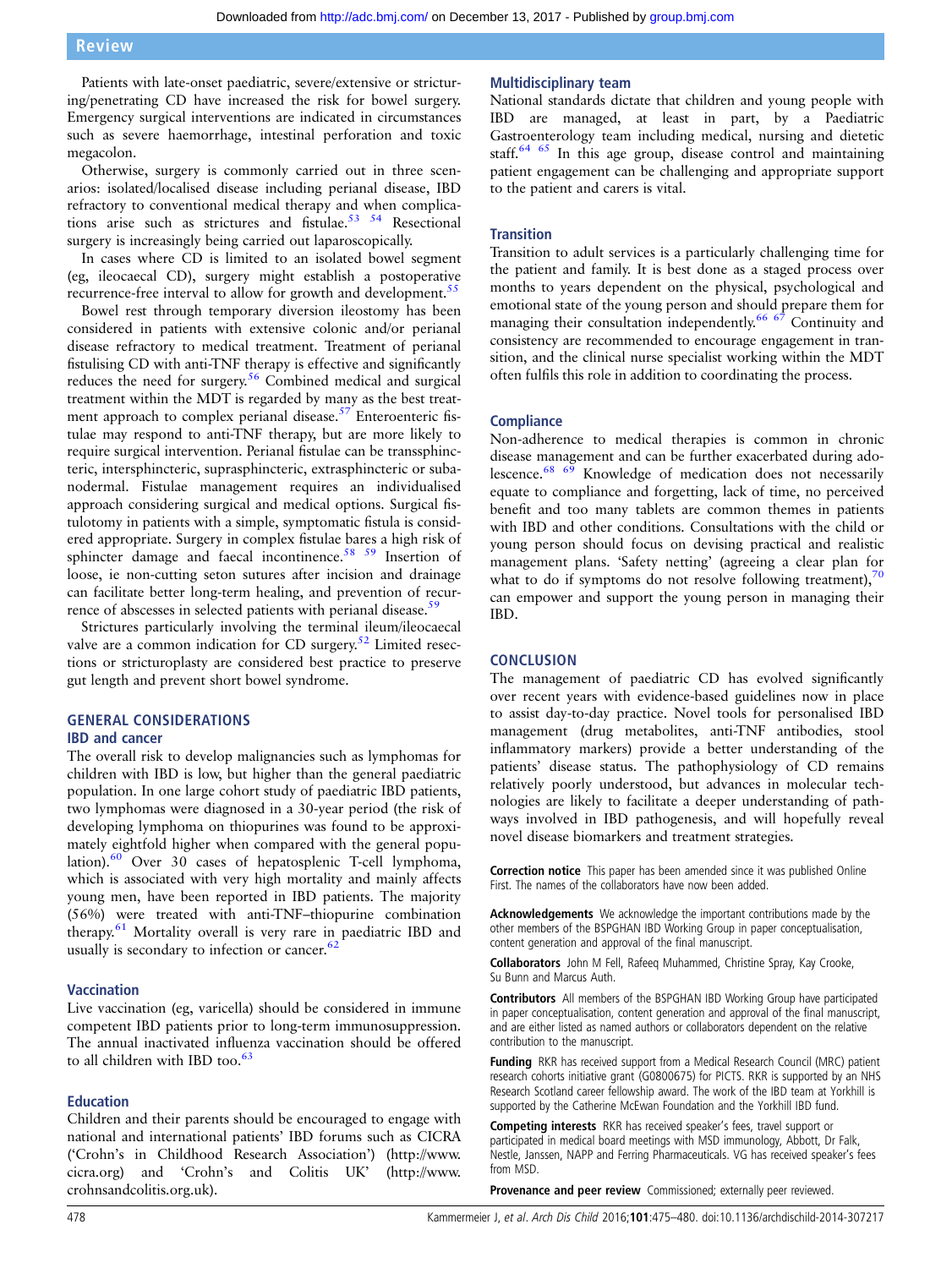<span id="page-4-0"></span>Open Access This is an Open Access article distributed in accordance with the terms of the Creative Commons Attribution (CC BY 4.0) license, which permits others to distribute, remix, adapt and build upon this work, for commercial use, provided the original work is properly cited. See: [http://creativecommons.org/](http://creativecommons.org/licenses/by/4.0/) [licenses/by/4.0/](http://creativecommons.org/licenses/by/4.0/)

# **REFERENCES**

- Maloy KJ, Powrie F. Intestinal homeostasis and its breakdown in inflammatory bowel disease. [Nature](http://dx.doi.org/10.1038/nature10208) 2011;474:298–306.
- Ashton JJ, Wiskin AE, Ennis S, et al. Rising incidence of paediatric inflammatory bowel disease (PIBD) in Wessex, Southern England. [Arch Dis Child](http://dx.doi.org/10.1136/archdischild-2013-305419) 2014;99:659-64.
- 3 Henderson P, Hansen R, Cameron FL, et al. Rising incidence of pediatric inflammatory bowel disease in Scotland. Infl[amm Bowel Dis](http://dx.doi.org/10.1002/ibd.21797) 2012;18:999-1005.
- 4 Henderson P, Rogers P, Gillett PM, et al. The epidemiology and natural history of paediatric inflammatory bowel disease in a UK region: a prospective 14-year study. Arch Dis Child 2012;97(Suppl 1):A53–A54.
- 5 Molodecky NA, Soon IS, Rabi DM, et al. Increasing incidence and prevalence of the inflammatory bowel diseases with time, based on systematic review. [Gastroenterology](http://dx.doi.org/10.1053/j.gastro.2011.10.001) 2012;142:46–54.
- 6 Benchimol EI, Fortinsky KJ, Gozdyra P, et al. Epidemiology of pediatric inflammatory bowel disease: a systematic review of international trends. Infl[amm Bowel Dis](http://dx.doi.org/10.1002/ibd.21349) 2011;17:423–39.
- 7 Ruemmele FM, Veres G, Kolho KL, et al. Consensus quidelines of ECCO/ESPGHAN on the medical management of pediatric Crohn's disease. [J Crohns Colitis](http://dx.doi.org/10.1016/j.crohns.2014.04.005) 2014;8:1179–207.
- 8 Sandhu BK, Fell JM, Beattie RM, et al. Guidelines for the management of inflammatory bowel disease in children in the United Kingdom. [J Pediatr](http://dx.doi.org/10.1097/MPG.0b013e3181c92c53) [Gastroenterol Nutr](http://dx.doi.org/10.1097/MPG.0b013e3181c92c53) 2010;50(Suppl 1):S1–13.
- 9 Wilson DC, Thomas AG, Croft NM, et al. Systematic review of the evidence base for the medical treatment of paediatric inflammatory bowel disease. [J Pediatr](http://dx.doi.org/10.1097/MPG.0b013e3181c92caa) [Gastroenterol Nutr](http://dx.doi.org/10.1097/MPG.0b013e3181c92caa) 2010;50(Suppl 1):S14–34.
- 10 Levine A, Koletzko S, Turner D, et al. ESPGHAN revised porto criteria for the diagnosis of inflammatory bowel disease in children and adolescents. *[J Pediatr](http://dx.doi.org/10.1097/MPG.0000000000000239)* [Gastroenterol Nutr](http://dx.doi.org/10.1097/MPG.0000000000000239) 2014;58:795–806.
- 11 Van Limbergen J, Russell RK, Drummond HE, et al. Definition of phenotypic characteristics of childhood-onset inflammatory bowel disease. [Gastroenterology](http://dx.doi.org/10.1053/j.gastro.2008.06.081) 2008;135:1114–22.
- 12 Keljo DJ, Markowitz J, Langton C, et al. Course and treatment of perianal disease in children newly diagnosed with Crohn's disease. Infl[amm Bowel Dis](http://dx.doi.org/10.1002/ibd.20767) 2009;15:383-7.
- 13 Jose FA, Garnett EA, Vittinghoff E, et al. Development of extraintestinal manifestations in pediatric patients with infl[amm](http://dx.doi.org/10.1002/ibd.20604)atory bowel disease. Inflamm [Bowel Dis](http://dx.doi.org/10.1002/ibd.20604) 2009;15:63–8.
- 13a Fell JM, Muhammed R, Spray C, et al. Management of ulcerative colitis. Arch Dis Child 2016;101:469–74.
- 14 Henderson P, Anderson NH, Wilson DC. The diagnostic accuracy of fecal calprotectin during the investigation of suspected pediatric inflammatory bowel disease: a systematic review and meta-analysis. [Am J Gastroenterol](http://dx.doi.org/10.1038/ajg.2013.131) 2014;109:637-45.
- 15 Hyams JS, Ferry GD, Mandel FS, et al. Development and validation of a pediatric Crohn's disease activity index. [J Pediatr Gastroenterol Nutr](http://dx.doi.org/10.1097/00005176-199105000-00005) 1991;12:439–47.
- 16 Turner D, Griffiths AM, Walters TD, et al. Mathematical weighting of the pediatric Crohn's disease activity index (PCDAI) and comparison with its other short versions. Infl[amm Bowel Dis](http://dx.doi.org/10.1002/ibd.21649) 2012;18:55–62.
- 17 Ruemmele FM, Hyams JS, Otley A, et al. Outcome measures for clinical trials in paediatric IBD: an evidence-based, expert-driven practical statement paper of the paediatric ECCO committee. [Gut](http://dx.doi.org/10.1136/gutjnl-2014-307008) 2015;64:438-46.
- 18 Dziechciarz P, Horvath A, Shamir R, et al. Meta-analysis: enteral nutrition in active Crohn's disease in children. [Aliment Pharmacol Ther](http://dx.doi.org/10.1111/j.1365-2036.2007.03431.x) 2007;26:795–806.
- 19 Heuschkel RB, Menache CC, Megerian JT, et al. Enteral nutrition and corticosteroids in the treatment of acute Crohn's disease in children. [J Pediatr Gastroenterol Nutr](http://dx.doi.org/10.1097/00005176-200007000-00005) 2000;31:8–15.
- 20 Borrelli O, Cordischi L, Cirulli M, et al. Polymeric diet alone versus corticosteroids in the treatment of active pediatric Crohn's disease: a randomized controlled open-label trial. [Clin Gastroenterol Hepatol](http://dx.doi.org/10.1016/j.cgh.2006.03.010) 2006;4:744–53.
- 21 Fell JM, Paintin M, Arnaud-Battandier F, et al. Mucosal healing and a fall in mucosal pro-inflammatory cytokine mRNA induced by a specific oral polymeric diet in paediatric Crohn's disease. [Aliment Pharmacol Ther](http://dx.doi.org/10.1046/j.1365-2036.2000.00707.x) 2000;14:281–9.
- 22 Verma S, Brown S, Kirkwood B, et al. Polymeric versus elemental diet as primary treatment in active Crohn's disease: a randomized, double-blind trial. [Am J Gastroenterol](http://dx.doi.org/10.1111/j.1572-0241.2000.01527.x) 2000;95:735–9.
- 23 Ludvigsson JF, Krantz M, Bodin L, et al. Elemental versus polymeric enteral nutrition in paediatric Crohn's disease: a multicentre randomized controlled trial. [Acta Paediatrica](http://dx.doi.org/10.1111/j.1651-2227.2004.tb02956.x) 2004;93:327–35.
- 24 Rodrigues AF, Johnson T, Davies P, et al. Does polymeric formula improve adherence to liquid diet therapy in children with active Crohn's disease? [Arch Dis](http://dx.doi.org/10.1136/adc.2006.103416) [Child](http://dx.doi.org/10.1136/adc.2006.103416) 2007;92:767–70.
- 25 Garrick V, Buchanan E, Bishop J, et al. Specialist nurse and dietitian care pathway for exclusive enteral nutrition in paediatric Crohn's Disease—a tertiary experience. J Pediatr Gastroenterol Nutr 2011;52(suppl 2): E2.
- 26 Duncan H, Buchanan E, Cardigan T, et al. A retrospective study showing maintenance treatment options for paediatric CD in the first year following diagnosis after induction of remission with EEN: supplemental enteral nutrition is better than nothing! **[BMC Gastroenterol](http://dx.doi.org/10.1186/1471-230X-14-50)** 2014;14:50.
- 27 Markowitz J, Grancher K, Kohn N, et al. A multicenter trial of 6-mercaptopurine and prednisone in children with newly diagnosed Crohn's disease. [Gastroenterology](http://dx.doi.org/10.1053/gast.2000.18144) 2000;119:895–902.
- 28 Levine A, Weizman Z, Broide E, et al. A comparison of budesonide and prednisone for the treatment of active pediatric Crohn disease. [J Pediatr Gastroenterol Nutr](http://dx.doi.org/10.1097/00005176-200302000-00017) 2003;36:248–52.
- 29 Khan KJ, Ullman TA, Ford AC, et al. Antibiotic therapy in inflammatory bowel disease: a systematic review and meta-analysis. [Am J Gastroenterol](http://dx.doi.org/10.1038/ajg.2011.72) 2011;106:661–73.
- 30 Levine A, Turner D. Combined azithromycin and metronidazole therapy is effective in inducing remission in pediatric Crohn's disease. [J Crohns Colitis](http://dx.doi.org/10.1016/j.crohns.2011.01.006) 2011;5:222-6.
- 31 Prefontaine E, Sutherland LR, Macdonald JK, et al. Azathioprine or 6-mercaptopurine for maintenance of remission in Crohn's disease. [Cochrane](http://dx.doi.org/10.1002/14651858.CD000067.pub2) [Database Syst Rev](http://dx.doi.org/10.1002/14651858.CD000067.pub2) 2009;(1):CD000067.
- 32 Chatu S, Subramanian V, Saxena S, et al. The role of thiopurines in reducing the need for surgical resection in Crohn's disease: a systematic review and meta-analysis. [Am J Gastroenterol](http://dx.doi.org/10.1038/ajg.2013.402) 2014;109:23–34.
- 33 Cozijnsen MA, Escher JC, Griffiths A, et al. Benefits and risks of combining anti-tumor necrosis factor with immunomodulator therapy in pediatric inflammatory bowel disease. Infl[amm Bowel Dis](http://dx.doi.org/10.1097/MIB.0000000000000245) 2015;21:951-61.
- 34 Weiss B, Lerner A, Shapiro R, et al. Methotrexate treatment in pediatric Crohn disease patients intolerant or resistant to purine analogues. [J Pediatr Gastroenterol](http://dx.doi.org/10.1097/MPG.0b013e318196df3e) [Nutr](http://dx.doi.org/10.1097/MPG.0b013e318196df3e) 2009;48:526–30.
- 35 Willot S, Noble A, Deslandres C. Methotrexate in the treatment of inflammatory bowel disease: an 8-year retrospective study in a Canadian pediatric IBD center. Infl[amm Bowel Dis](http://dx.doi.org/10.1002/ibd.21653) 2011;17:2521–6.
- 36 Lopez-Olivo MA, Siddhanamatha HR, Shea B, et al. Methotrexate for treating rheumatoid arthritis. [Cochrane Database Syst Rev](http://dx.doi.org/10.1002/14651858.CD000957.pub2) 2014;6:CD000957.
- 37 Turner D, Doveh E, Cohen A, et al. Efficacy of oral methotrexate in paediatric Crohn's disease: a multicentre propensity score study. [Gut](http://dx.doi.org/10.1136/gutjnl-2014-307964) 2015;64:1898-904.
- 38 Kempinska A, Benchimol EI, Mack A, et al. Short-course ondansetron for the prevention of methotrexate-induced nausea in children with Crohn disease. [J Pediatr](http://dx.doi.org/10.1097/MPG.0b013e31822855e7) [Gastroenterol Nutr](http://dx.doi.org/10.1097/MPG.0b013e31822855e7) 2011;53:389–93.
- 39 Garrick V, Atwal P, Barclay AR, et al. Successful implementation of a nurse-led teaching programme to independently administer subcutaneous methotrexate in the community setting to children with Crohn's disease. [Aliment Pharmacol Ther](http://dx.doi.org/10.1111/j.1365-2036.2008.03861.x) 2009;29:90–6.
- 40 Hyams J, Crandall W, Kugathasan S, et al. Induction and maintenance infliximab therapy for the treatment of moderate-to-severe Crohn's disease in children. [Gastroenterology](http://dx.doi.org/10.1053/j.gastro.2006.12.003) 2007;132:863–73.
- 41 Ruemmele FM, Lachaux A, Cézard JP, et al. Efficacy of infliximab in pediatric Crohn's disease: a randomized multicenter open-label trial comparing scheduled to on demand maintenance therapy. Infl[amm Bowel Dis](http://dx.doi.org/10.1002/ibd.20788) 2009;15:388-94.
- 42 Dupont-Lucas C, Dabadie A, Alberti C, et al. Predictors of response to infliximab in paediatric perianal Crohn's disease. [Aliment Pharmacol Ther](http://dx.doi.org/10.1111/apt.12928) 2014;40:917–29.
- 43 Hyams JS, Griffiths A, Markowitz J, et al. Safety and efficacy of adalimumab for moderate to severe Crohn's disease in children. [Gastroenterology](http://dx.doi.org/10.1053/j.gastro.2012.04.046) 2012;143:365–74.
- 44 Cameron FL, Wilson ML, Basheer N, et al. Anti-TNF therapy for paediatric IBD: the Scottish national experience. [Arch Dis Child](http://dx.doi.org/10.1136/archdischild-2013-305812) 2015;100:399-405.
- 45 Feagan BG, McDonald JW, Panaccione R, et al. Methotrexate in combination with infliximab is no more effective than infliximab alone in patients with Crohn's disease. [Gastroenterology](http://dx.doi.org/10.1053/j.gastro.2013.11.024) 2014;146:681-8.
- 46 Ungar B, Chowers Y, Yavzori M, et al. The temporal evolution of antidrug antibodies in patients with inflammatory bowel disease treated with infliximab. [Gut](http://dx.doi.org/10.1136/gutjnl-2013-305259) 2014;63:1258–64.
- 47 Ben-Horin S, Waterman M, Kopylov U, et al. Addition of an immunomodulator to infliximab therapy eliminates antidrug antibodies in serum and restores clinical response of patients with inflammatory bowel disease. [Clin Gastroenterol Hepatol](http://dx.doi.org/10.1016/j.cgh.2012.10.020) 2013;11:444–7.
- 48 de Bie CI, Escher JC, de Ridder L. Antitumor necrosis factor treatment for pediatric inflammatory bowel disease. Infl[amm Bowel Dis](http://dx.doi.org/10.1002/ibd.21871) 2012;18:985–1002.
- 49 McSharry K, Dalzell AM, Leiper K, et al. Systematic review: the role of tacrolimus in the management of Crohn's disease. [Aliment Pharmacol Ther](http://dx.doi.org/10.1111/j.1365-2036.2011.04873.x) 2011;34:1282-94.
- 50 Mutalib M, Borrelli O, Blackstock S, et al. The use of sirolimus (rapamycin) in the management of refractory inflammatory bowel disease in children. [J Crohns Colitis](http://dx.doi.org/10.1016/j.crohns.2014.08.014) 2014;8:1730–4.
- 51 Lazzerini M, Martelossi S, Magazzù G, et al. Effect of thalidomide on clinical remission in children and adolescents with refractory Crohn disease: a randomized clinical trial. [JAMA](http://dx.doi.org/10.1001/jama.2013.280777) 2013;310:2164–73.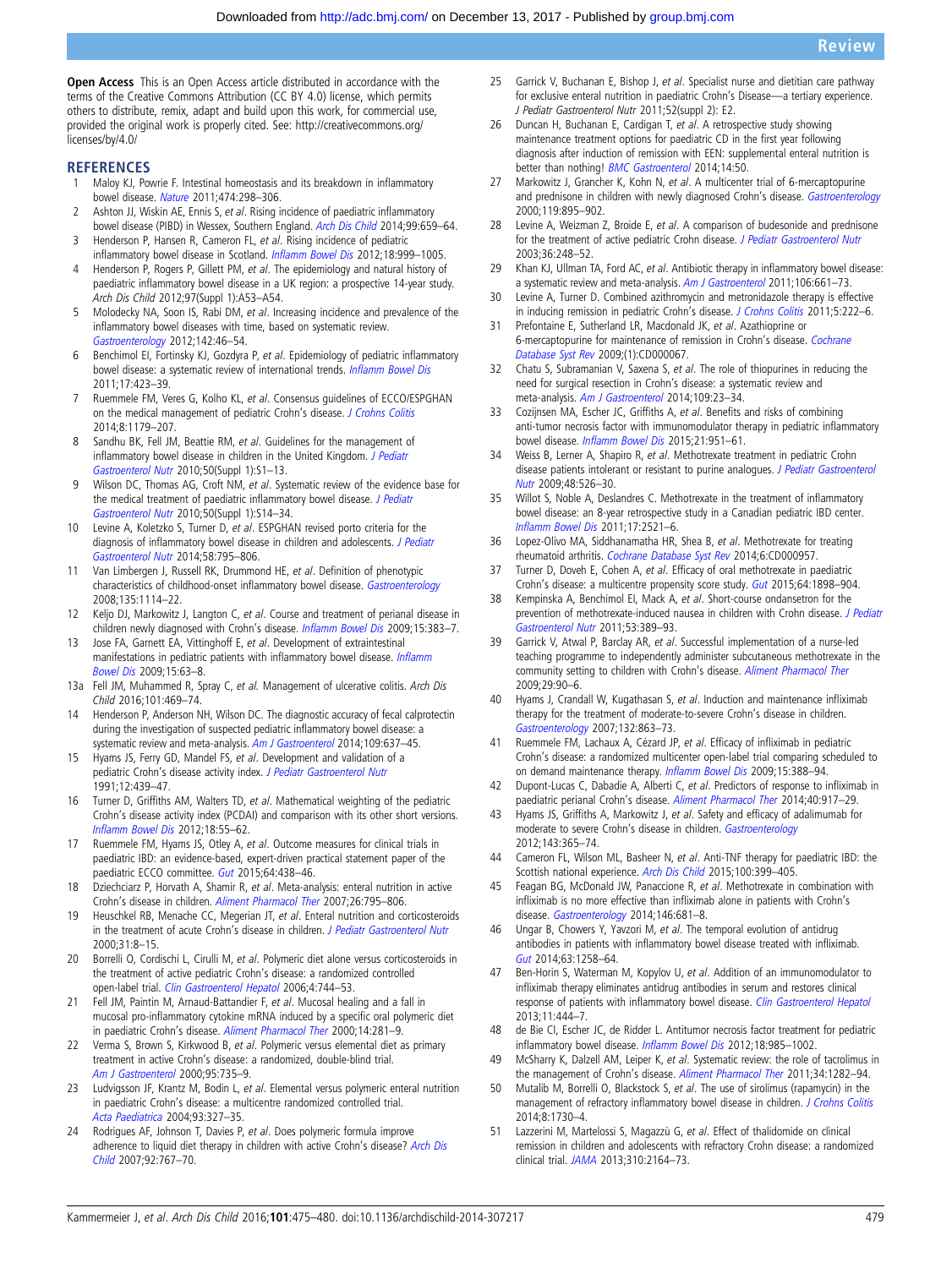# <span id="page-5-0"></span>Review

- 52 Schaefer ME, Machan JT, Kawatu D, et al. Factors that determine risk for surgery in pediatric patients with Crohn's disease. [Clin Gastroenterol Hepatol](http://dx.doi.org/10.1016/j.cgh.2010.05.021) 2010;8:789–94.
- 53 Blackburn SC, Wiskin AE, Barnes C, et al. Surgery for children with Crohn's disease: indications, complications and outcome. [Arch Dis Child](http://dx.doi.org/10.1136/archdischild-2013-305214) 2014;99:420–6.
- 54 Hwang JM, Varma MG. Surgery for inflammatory bowel disease. [World J](http://dx.doi.org/10.3748/wjg.14.2678) [Gastroenterol](http://dx.doi.org/10.3748/wjg.14.2678) 2008;14:2678–90.
- 55 Pacilli M, Eaton S, Fell JM, et al. Surgery in children with Crohn disease refractory to medical therapy. [J Pediatr Gastroenterol Nutr](http://dx.doi.org/10.1097/MPG.0b013e3181e999af) 2011;52:286-90.
- 56 Duff S, Sagar PM, Rao M, et al. Infliximab and surgical treatment of complex anal Crohn's disease. [Colorectal Dis](http://dx.doi.org/10.1111/j.1463-1318.2011.02811.x) 2012;14:972–6.
- 57 Garrick V, Stenhouse E, Haddock G, et al. A multidisciplinary team model of caring for patients with perianal Crohn's disease incorporating a literature review, topical therapy and personal practice. [Frontline Gastroenterol](http://dx.doi.org/10.1136/flgastro-2012-100160) 2013;4:152-60.
- 58 Chung W, Ko D, Sun C, et al. Outcomes of anal fistula surgery in patients with inflammatory bowel disease. [Am J Surg](http://dx.doi.org/10.1016/j.amjsurg.2010.01.007) 2010;199:609–13.
- 59 Geltzeiler CB, Wieghard N, Tsikitis VL. Recent developments in the surgical management of perianal fistula for Crohn's disease. Ann Gastroenterol 2014;27:320–30.
- 60 Ashworth LA, Billett A, Mitchell P, et al. Lymphoma risk in children and young adults with inflammatory bowel disease: analysis of a large single-center cohort. Infl[amm Bowel Dis](http://dx.doi.org/10.1002/ibd.21844) 2012;18:838–43.
- 61 Kotlyar DS, Osterman MT, Diamond RH, et al. A systematic review of factors that contribute to hepatosplenic T-cell lymphoma in patients with inflammatory bowel disease. [Clin Gastroenterol Hepatol](http://dx.doi.org/10.1016/j.cgh.2010.09.016) 2011;9:36-41.
- 62 de Ridder L, Turner D, Wilson DC, et al. Malignancy and mortality in pediatric patients with inflammatory bowel disease: a multinational study from the Porto pediatric IBD group. Infl[amm Bowel Dis](http://dx.doi.org/10.1097/01.MIB.0000439066.69340.3c) 2014;20:291–300.
- 63 Veereman-Wauters G, de Ridder L, Veres G, et al. Risk of infection and prevention in pediatric patients with IBD: ESPGHAN IBD Porto Group commentary. [J Pediatr](http://dx.doi.org/10.1097/MPG.0b013e31824d1438) [Gastroenterol Nutr](http://dx.doi.org/10.1097/MPG.0b013e31824d1438) 2012;54:830–7.
- 64 Mowat C, Cole A, Windsor A, et al. Guidelines for the management of inflammatory bowel disease in adults. [Gut](http://dx.doi.org/10.1136/gut.2010.224154) 2011;60:571-607.
- 65 Group TIS. Standards for the healthcare of people who have Inflammatory Bowel Disease (IBD). 2013. Published by Oyster Healthcare Communications Ltd on behalf of the IBD Standards Group.
- 66 Goodhand J, Dawson R, Hefferon M, et al. Inflammatory bowel disease in young people: the case for transitional clinics. *Infl[amm Bowel Dis](http://dx.doi.org/10.1002/ibd.21145)* 2010;16: 947–52.
- 67 Leung Y, Heyman MB, Mahadevan U. Transitioning the adolescent inflammatory bowel disease patient: guidelines for the adult and pediatric gastroenterologist. Infl[amm Bowel Dis](http://dx.doi.org/10.1002/ibd.21576) 2011;17:2169–73.
- 68 Kripalani S, Yao X, Haynes RB. Interventions to enhance medication adherence in chronic medical conditions: a systematic review. [Arch Intern Med](http://dx.doi.org/10.1001/archinte.167.6.540) 2007;167:540–50.
- 69 Dean AJ, Walters J, Hall A. A systematic review of interventions to enhance medication adherence in children and adolescents with chronic illness. [Arch Dis](http://dx.doi.org/10.1136/adc.2009.175125) [Child](http://dx.doi.org/10.1136/adc.2009.175125) 2010;95:717–23.
- 70 Young K, Duggan L, Franklin P. Effective consulting and history-taking skills for prescribing practice. [Br J Nurs](http://dx.doi.org/10.12968/bjon.2009.18.17.44160) 2009;18:1056-61.